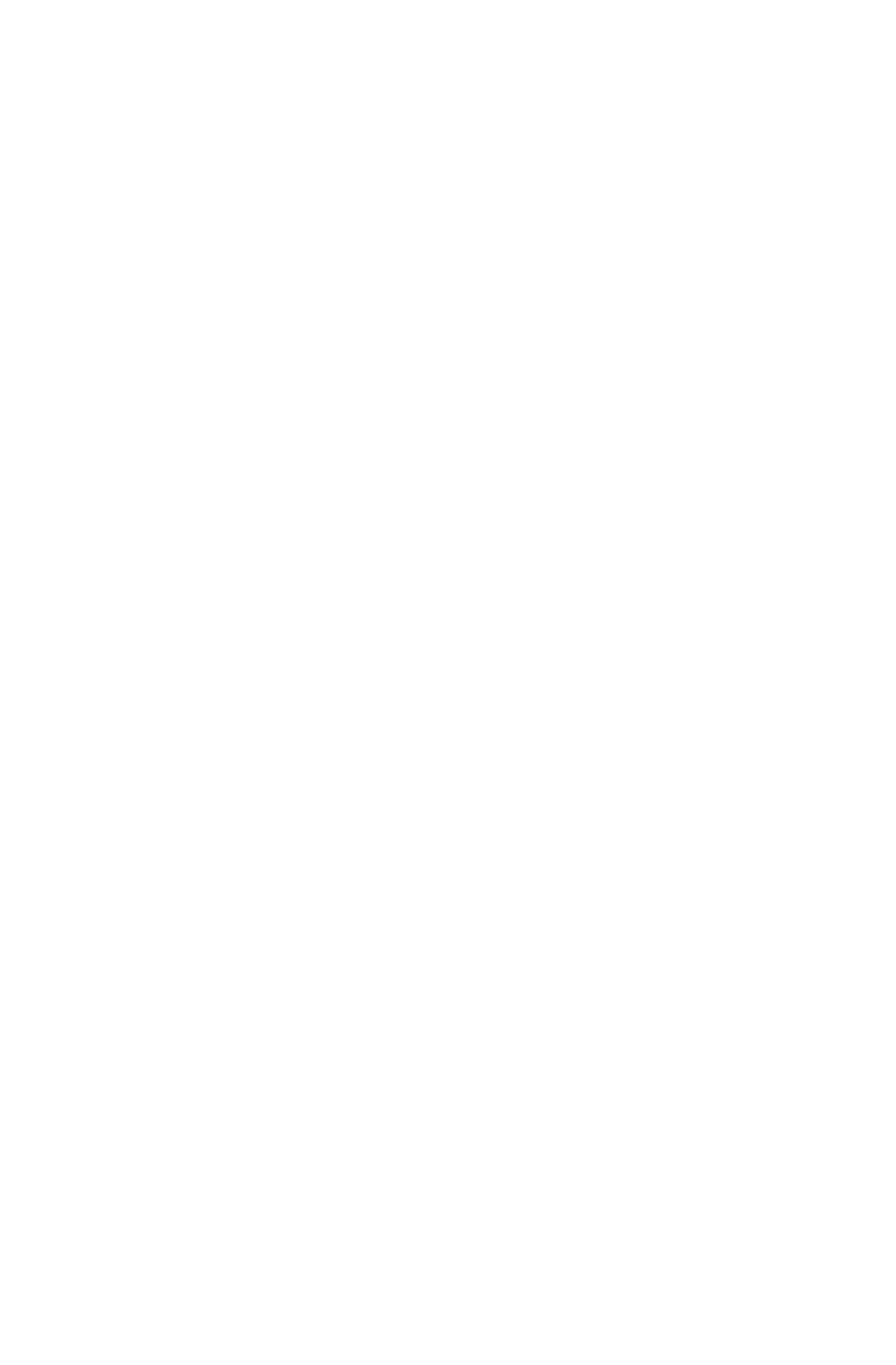# THE ONE ABOUT THE BALLARD FANATIC

A STORY

DAVID HULL

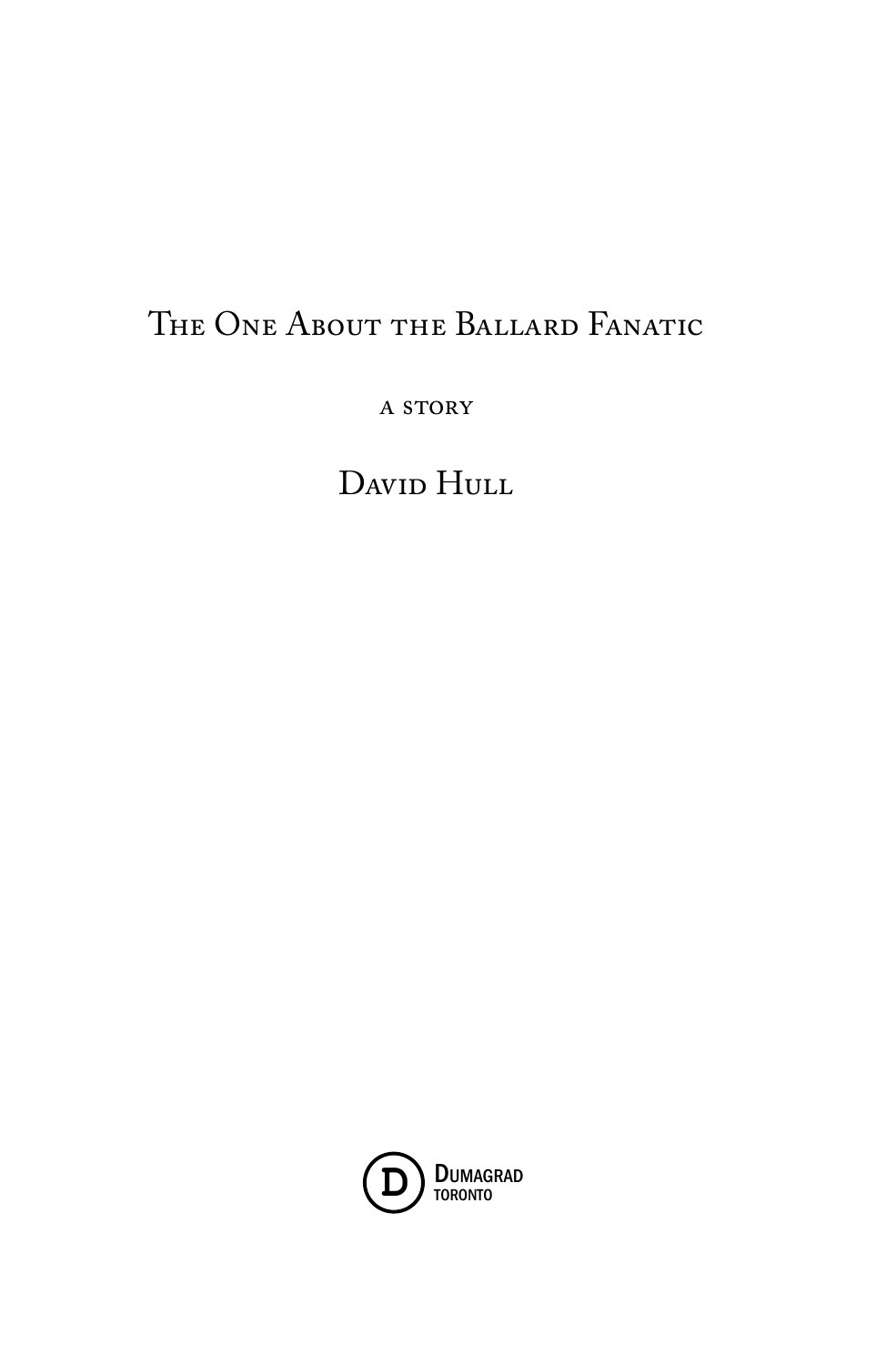Dumagrad Books Toronto dumagrad.com

The One About the Ballard Fanatic © 2015 David Hull All Rights Reserved.

This is a work of fiction. Any resemblance of characters to actual persons, living or dead, is coincidental.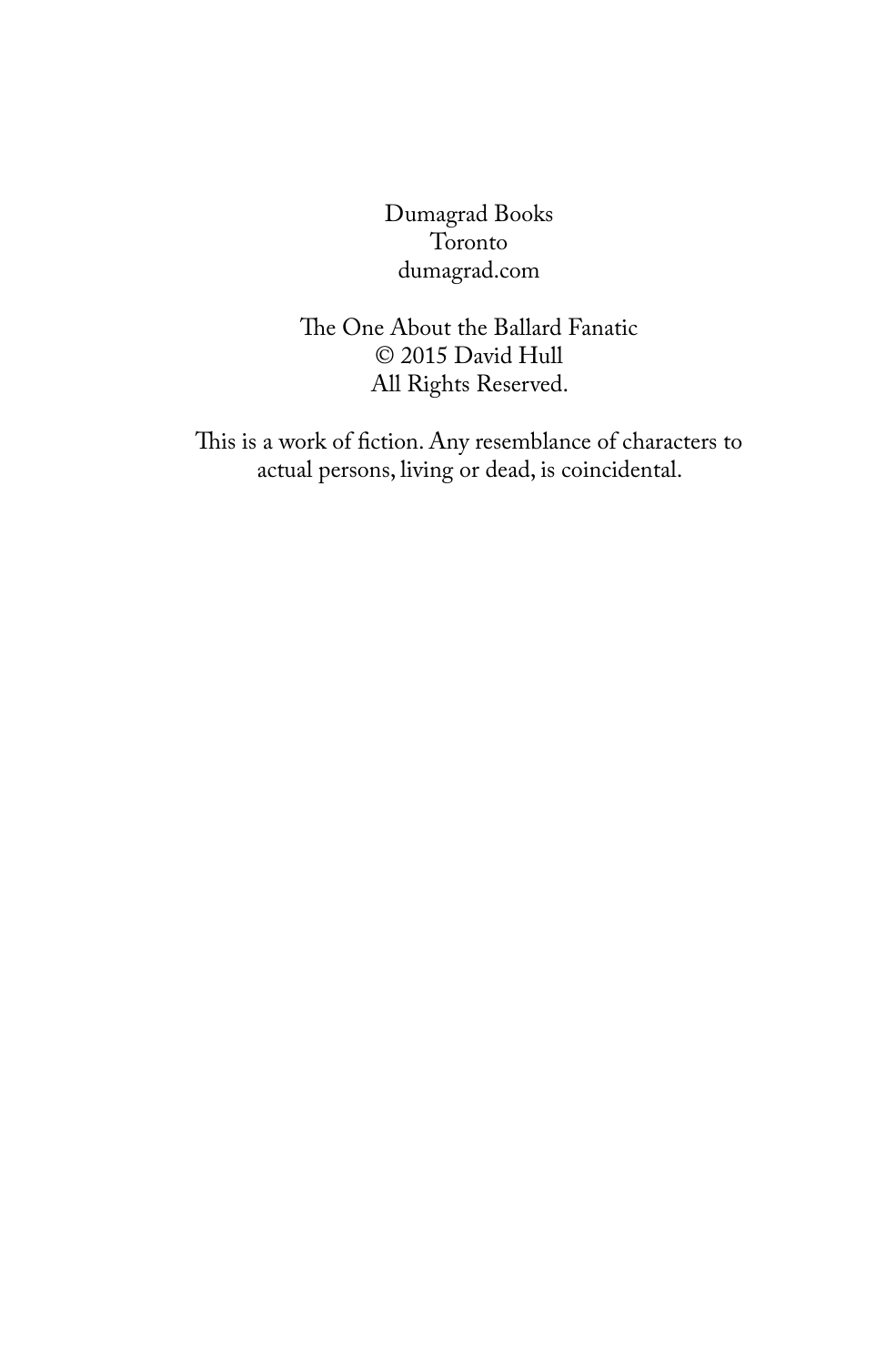LATER, AS BLOOD THICKENS on the woven jute rug in Gennison's study, I wonder how we got on to Ballard in the first place.

I was nursing a pint of stout at a pub in Hampstead. Behind the bar, bottles glittered like gaudy cathedral saints in a common alcove; above them, a bank of silent televisions, each tuned to a different satellite news channel. The Secretary-General of the UN kept popping up as though he were trying to coax me into a game of peek-a-boo. I didn't want to play, and I returned my attention to the rapture of beige bubbles ascending the sides of my glass.

Then someone a few seats to my right snorted and mumbled "Jackpot." I glanced over to see a middle aged man tucking into a basket of chips. He sensed my attention and nodded towards the televisions.

The news cycles had briefly synchronized. All six screens were showing identical footage of a helicopter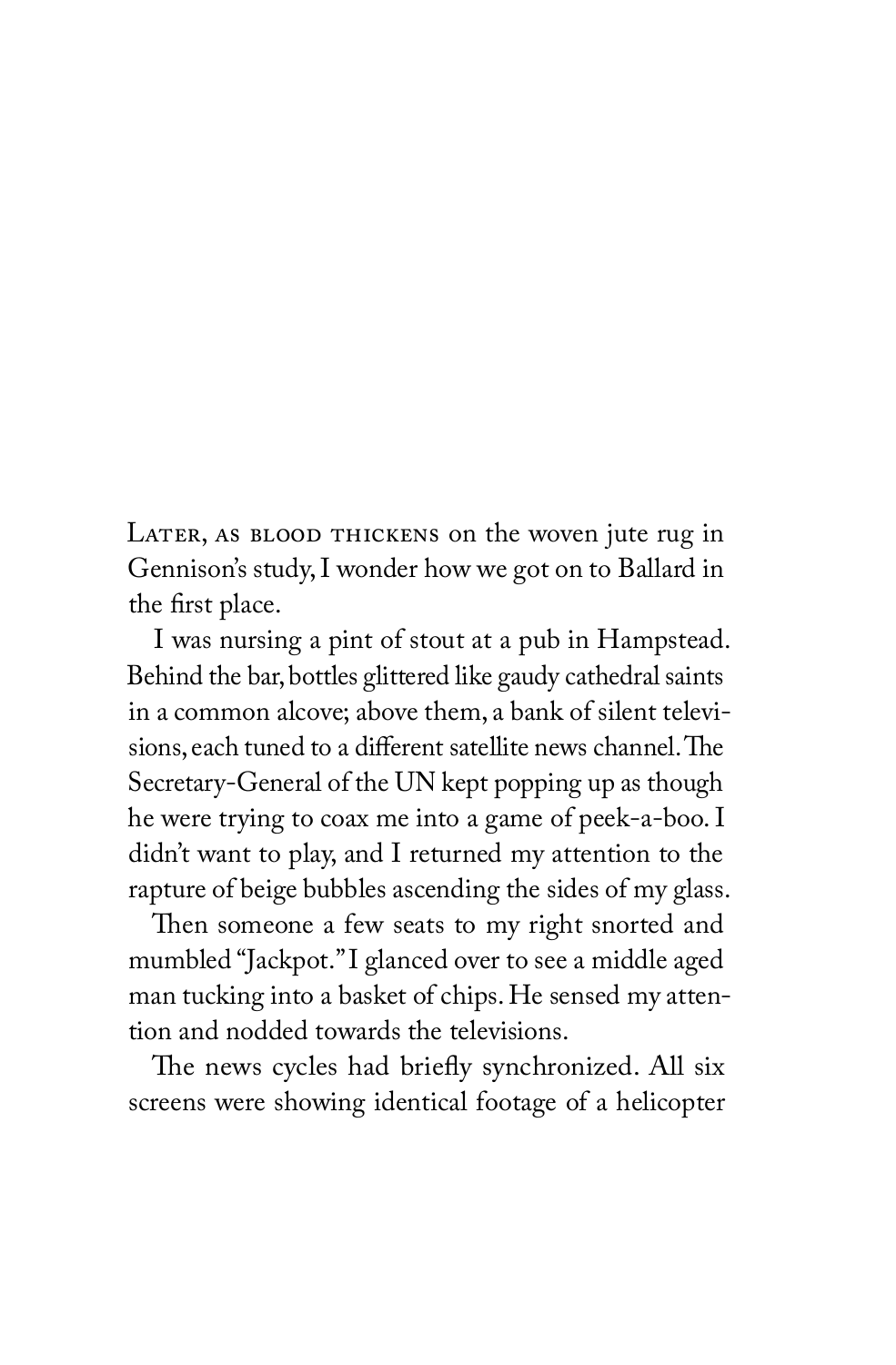hovering over a bulbous water tank on rickety stilts, rising a hundred feet from a drab prairie that might have been Kansas or Kazakhstan. Dangling at the end of a thread extruded from the chopper's belly was a tiny knot of flailing limbs. Zoom: a geared-up trooper holding the boy he'd just plucked to safety. America then. They're the sort that care.

The barkeep was watching too.

"He's right, luv," I said to her. "It's come up all helis." I pushed my glass forward. "Pay out."

"Fat chance," she said, and stalked to the other end of the bar.

The fellow and I exchanged a wry glance, and then we both watched the stations slide out of synch, their momentary convergence as transient as the fleeting communion he and I had just shared.

 $\circ$ 

WHEN I REGAIN consciousness, I'm aware of nothing but a repetitive thud in my left ear, drumming out through an oceanic swirl of white noise. Fastening on to the muffled beat, I realize that it's my own pulse, and around this single clue the order of things resolves. I'm lying on my side; I'm thinking about a JG Ballard story called "Track 12," in which a man dies to the susurrations of his own grossly amplified kiss, and from this stubborn thought I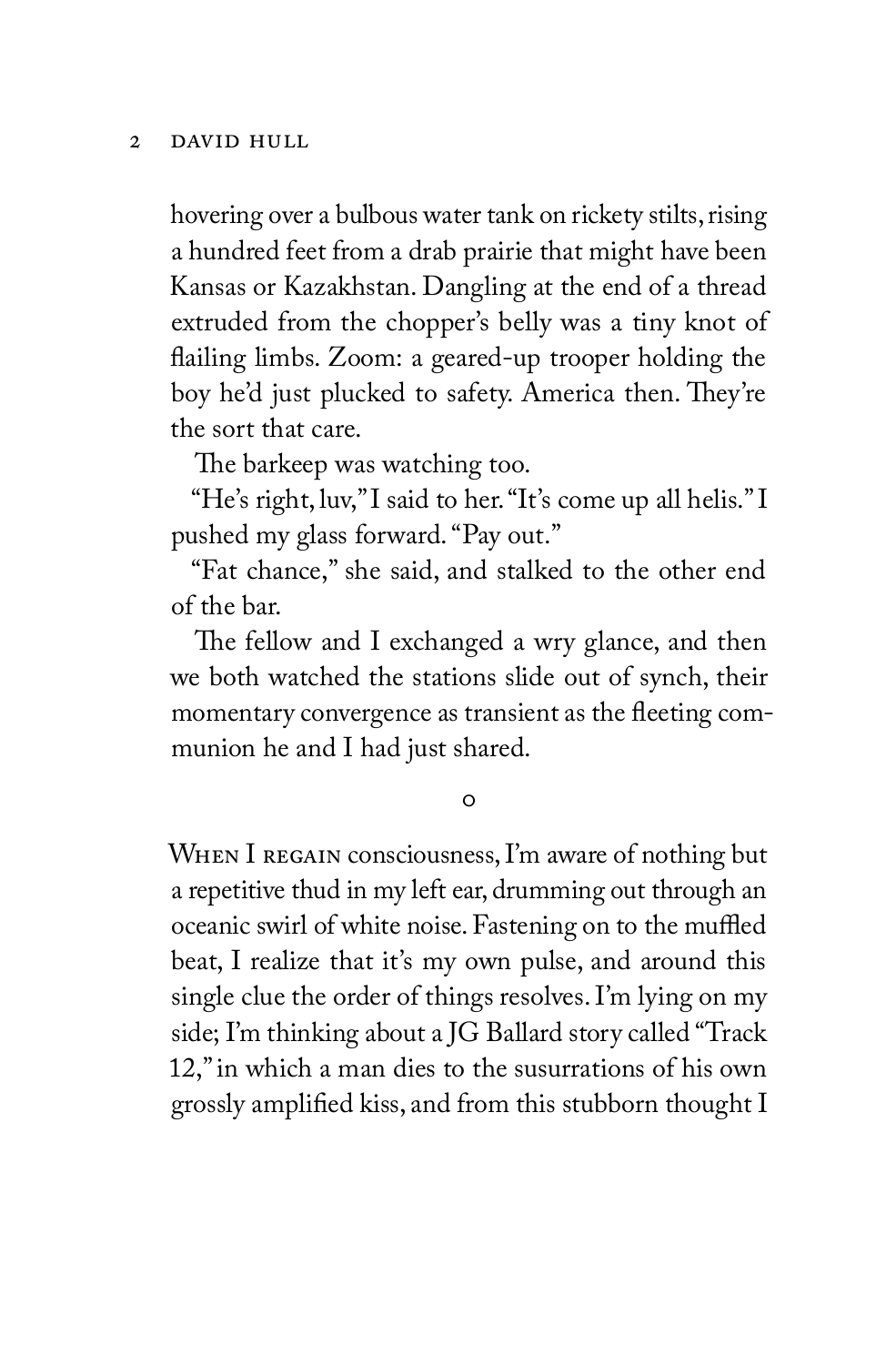grope my way back: to the pub, to the screens, to Ballard. To Gennison. I'm lying on the floor of his study.

You might think my next question would be "How did I get here?" But I remember perfectly well how I got here. The barkeep rang last call and Gennison suggested a nightcap at his place. "Just around the corner, right on the square," he said. "Show you my Ballard firsts while we're at it," he added with a self-deprecating roll of his eyes.

I take in a deep, shuddering breath and open my eyes. I make out the black and white pattern of the rug. About a yard away this pattern vanishes beneath a coagulating pool of black-red blood, which I stare at for a short eternity, until I'm certain its tide is not advancing. I dare not wonder whether the blood is mine, not yet. A few sheets of paper are stuck to the surface of the pool.

I try to remember when I had the first intimation that Gennison was mad. But my thoughts won't stick, and the question persists: how on earth did we get on to Ballard? Surely none of this would have happened if we hadn't.

 $\circ$ 

IF YOU LOVE TO READ, favourite books and authors are at the back of every conversation, waiting for their cue, the slightest pretext to join the fray. Many of my youthful friendships—courtships too—only gained altitude when one of us artlessly guided the chatter to a writer or title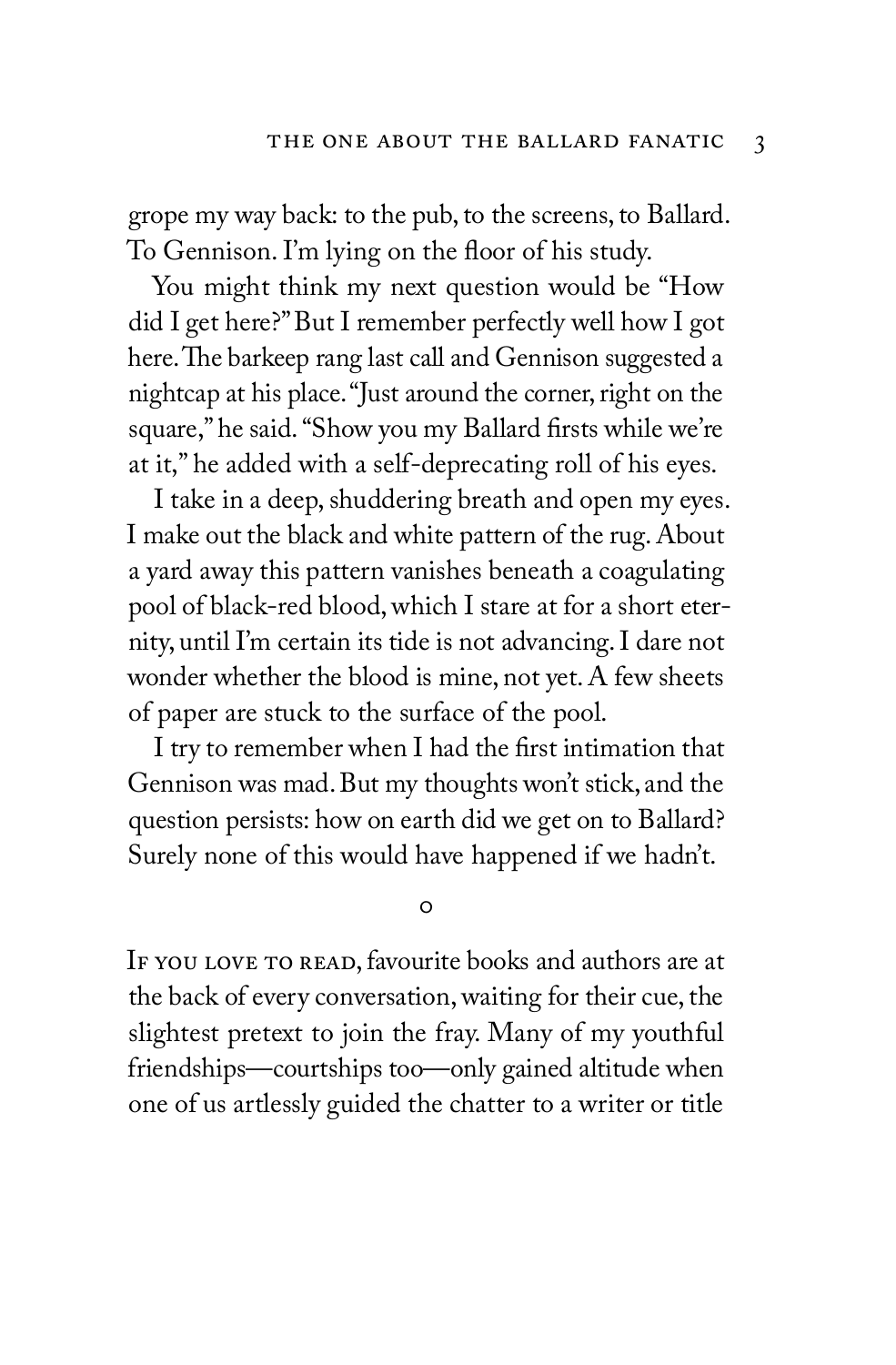### 4 david hull

we loved. Much later, in the general shakedown that is middle age, one looks at the friendships and relationships thus forged and questions, at last, the accuracy of literary taste as a predictor of like-mindedness.

Perhaps the question is moot. Gennison was a fanatic. He no doubt had a thousand different strategies for slipping Ballard in. Turning conversations to Ballard was the man's specialty, perhaps his *raison d'etre*. He could probably do it in such a way that left you thinking you were the one who'd done it.

Still, memory insists on churning over the evening for a clue. One minute I was nursing my drink, the next I was smiling faintly as my neighbour at the bar merrily jabbered on about JG Ballard.

Gennison was roughly my age, 45, a balding chap with watery eyes, round cheeks and a bushy moustache. He wore a tan trench coat over a dark brown suit that was fraying at the cuffs and bronze at the knee, like a statue rubbed for good luck by generations of passers-by. I would have guessed he was a salesman, an area rep for a pharmaceuticals firm perhaps. It turned out his game was civil engineering.

I laughed when he told me this. "You've got me there."

His eyes showed confusion. But he was eager to avoid giving any hint of offense and he quickly shaped his lips into a weak smile. "Er, not sure I follow," he apologized.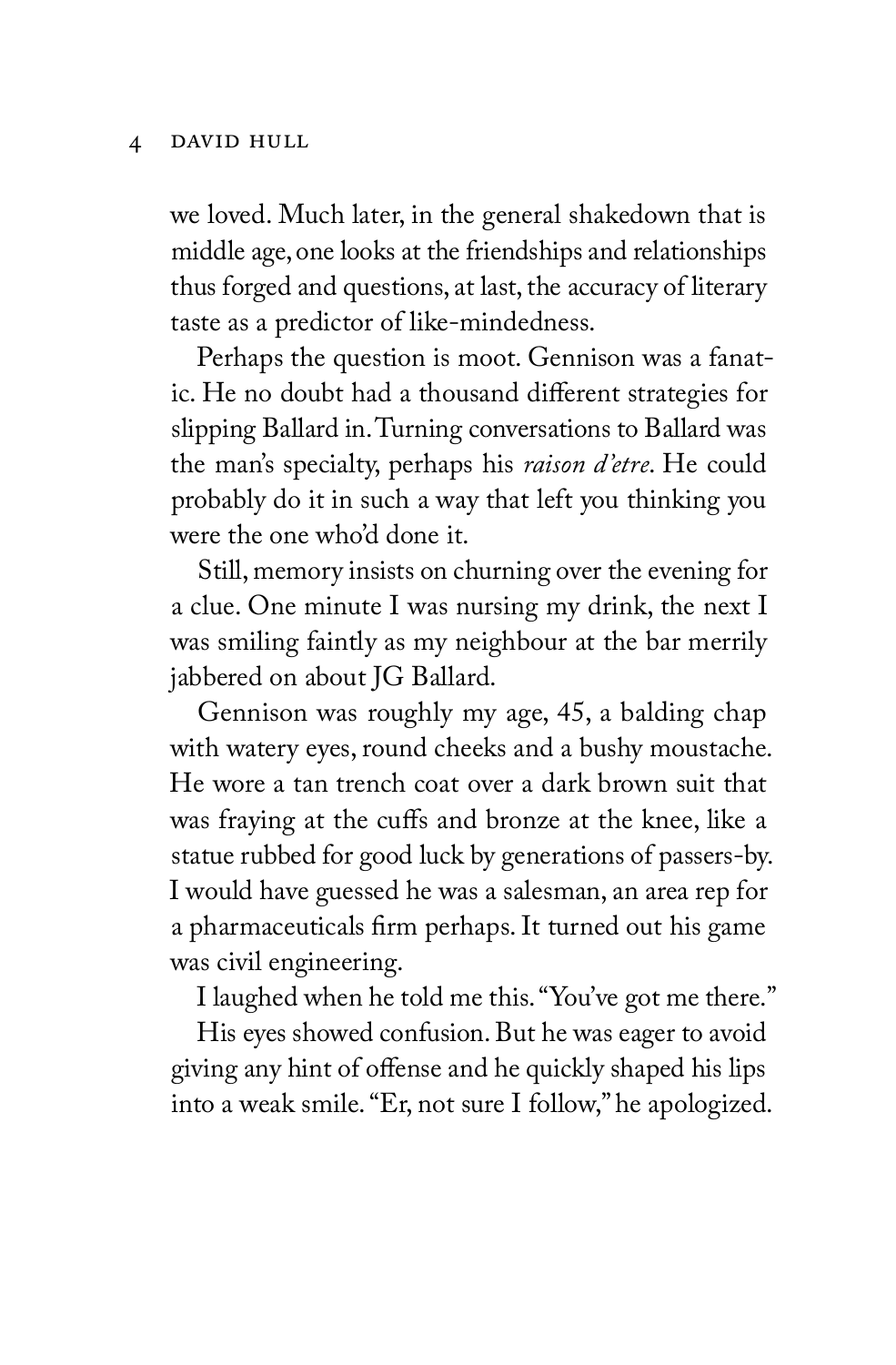"Your profession. It's the profession of an archetypal Ballard character," I said, faintly impatient. "I'd have to be a psychiatrist to trump you."

"Yes, now that you mention it there are rather a lot of them in his stories, aren't there?" He forced a laugh, and then fell silent. "So good to meet a fellow enthusiast," he sighed into the conversational pause.

I make no apologies for being proprietorial, as I'm of that very small cadre of readers who've actually suffered for Ballard. As a spotty teen back in the seventies heyday of British fandom I bore the brunt of some cheap shots from the spaceships and robots crowd, who ran Jim down at every opportunity. Well of course no sooner had the literary world begrudged him a measure of respect than the bifurcated penis crowd came along to claim him as one of their own.

Gennison claimed to have fought the good fight too, but as our conversation ran on I began to suspect he was a latecomer. For one who, moments before, had been crowing on about surgical precision in prose, he showed a damnable imprecision about short story titles: it was "the one about the dying astronaut" or "that one with the family members who kill each other when they finally meet in person." I'm not petty about these things in small doses but after the fourth or fifth time my irritation surfaced.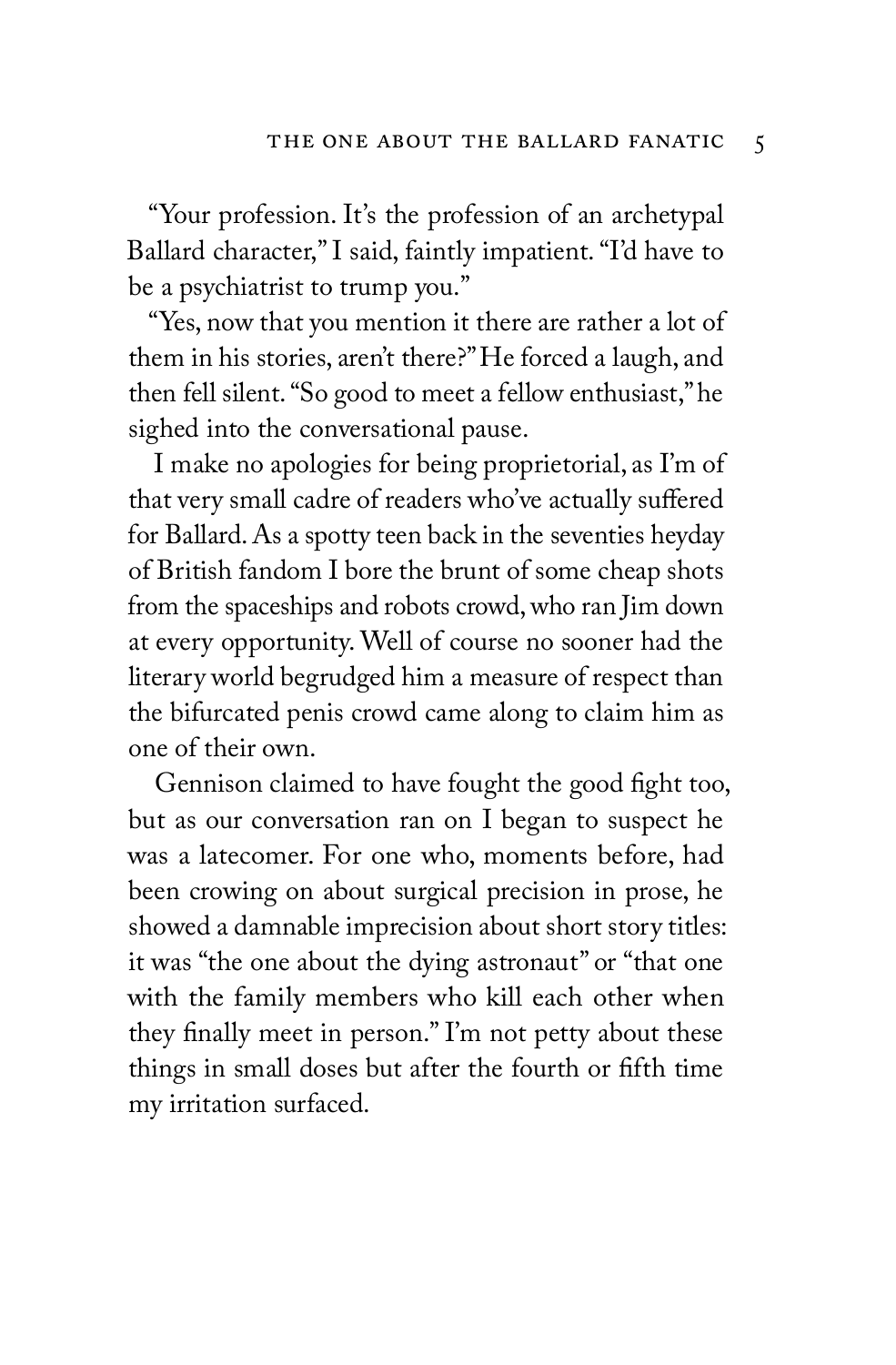"Another classic is the one about the motorway," I said.

"But... but that could be any of them. Oh, I see!" He laughed at what he took to be a joke, as fearful of taking offense as he was of giving it.

 $\Omega$ 

I LIE ON THE FLOOR in Gennison's study, listening intently to the silence of his house. Somewhere a spring-driven mantle clock whirrs like frantic beetle trapped in glass and rings out the hour.

Midnight. Only midnight. Whatever madness erupted forth was cataclysmic, immediate, and, to gauge from the silence in the house, conclusive. Where is Gennison?

An hour ago I was holding the door of the pub open for him. 55 minutes ago we were strolling through the youthful mayhem of Friday night, two middle aged men tacking gently, mildly under the influence of drink. Occasionally our separate weaving courses converged and we bumped shoulders. Another five minutes and we had entered Gennison's narrow house on the square, where he deposited me in a spotless but rather desolate front room while he trotted off for a bottle.

At the far end of the room a set of French doors opened into a second room, pitch black. In the darkness, at floor level, the green led's of a cable modem briefly flickered at a burst of network activity—a carrier's touch, or the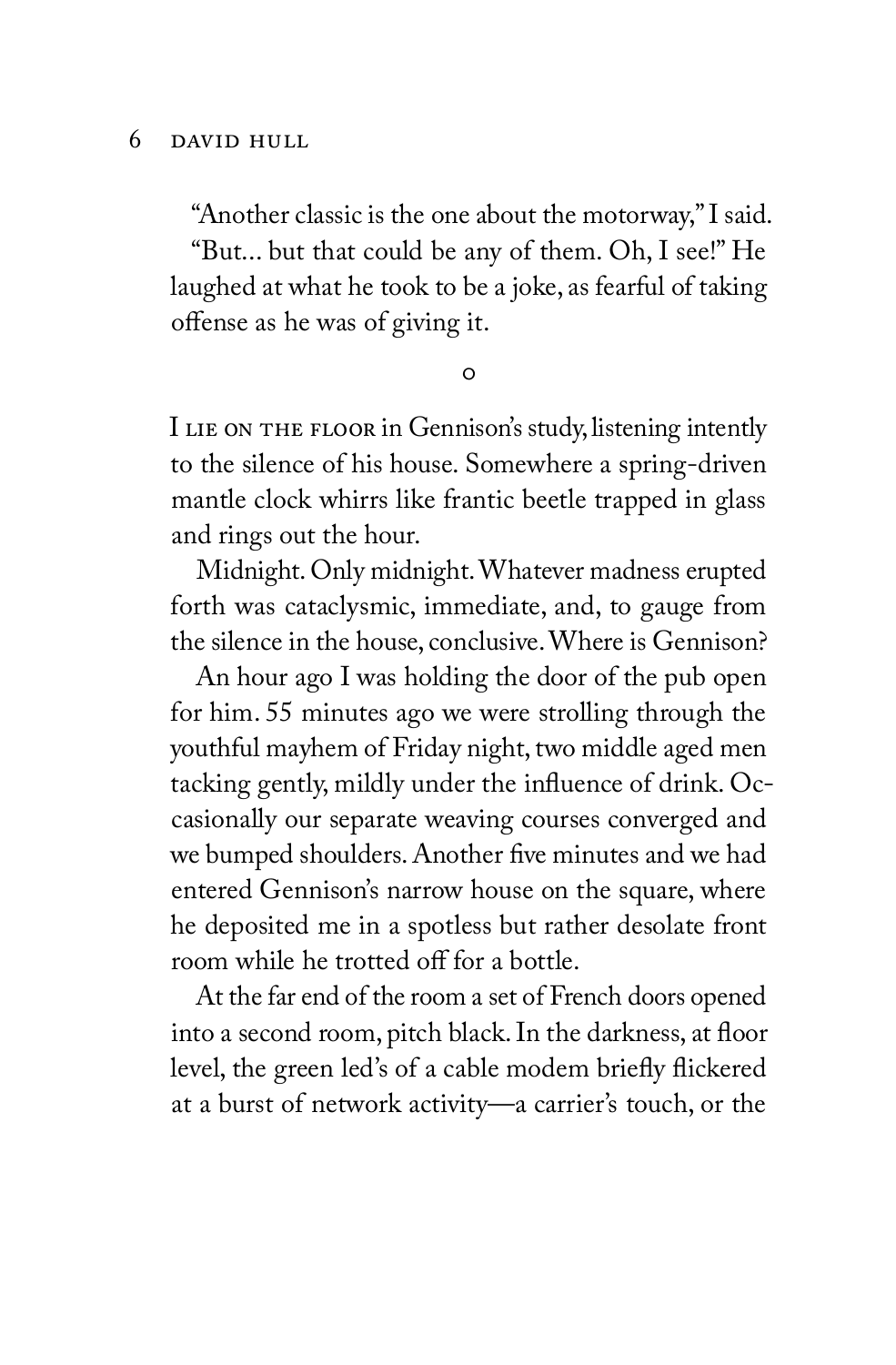port scan of a hacker. In the assumption that this must be Gennison's study, I stepped through the doorway and groped for a lamp standing just inside.

I found myself in a sublime iteration of that most pallid of fantasy rooms, the learned man's library. "Fantastic," I said aloud as I took in the details of this cozy chamber: an antique globe the size of a medicine ball on a gleaming oak pedestal. A rack of pipes on one wall, purely ornamental in that there was no hint of tobacco in the air. The walls were Manly Blue and seemed to recede in embarrassment at the burden of etchings and oils they bore. I drifted to the desk. Queued up on the back edge was a set of miniature die-cast satellites that must have dated from the sixties. Not simply nostalgic for the collective past, Gennison evidently longed for his own childhood too, and for the future as it would have seemed to a boy admiring his rockets forty years ago.

The walls on either side of the desk were lined with books. I moved towards the shelves with a sense of foreboding.

The library was devoted entirely to Ballard, and contained multiple editions, in many languages, of almost every title the man had published. Even the exceedingly rare first Gollancz printing of *The Drowned World*. There were also Advanced Reading Copies, Uncorrected Galleys, and the like. On the lower shelves were magazines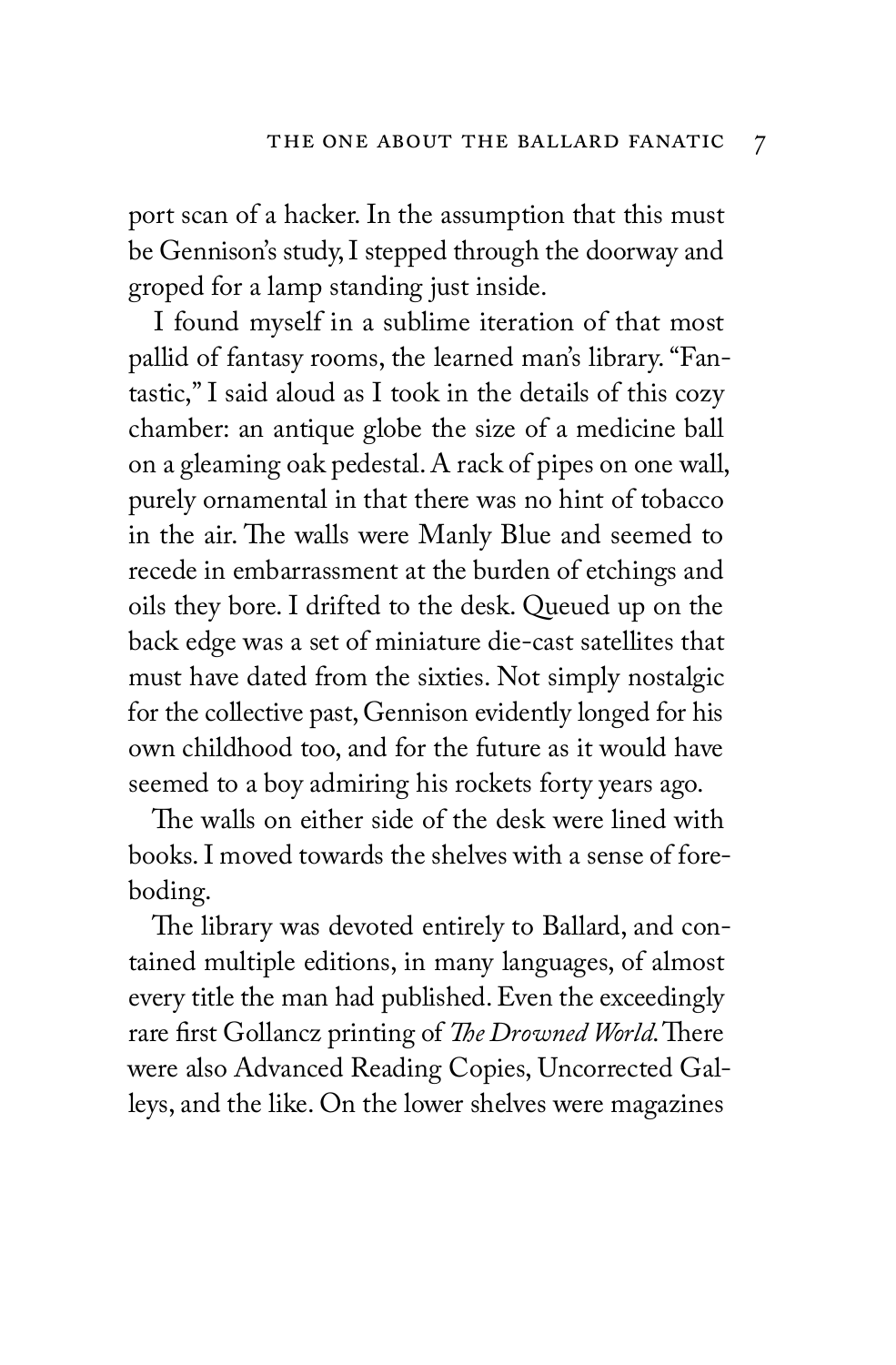in which Ballard's stories had first appeared, stretching back to sci-fi pulps from the sixties and seventies.

I noticed several framed pieces of correspondence nearby and stepped over for a closer look. They were bits of Ballard ephemera—a note from the man to his agent promising an unnamed ms. in two weeks time, a letter from his editor at Cape apologizing for a publication delay. There was also a photo of Ballard with John Malkovich on the set of *Empire of the Sun*.

I took a step back, and looked at the library afresh. Who but the author himself would reasonably be expected to possess such an exhaustive collection? I pictured Gennison seated at his desk, surveying his books and relics, fingering his little Sputnik, adrift in a dissociative fugue.

Gennison wasn't just trying to collect Ballard: he was trying to be him.

I heard footsteps, and stiffened, as though I'd been caught rifling a porn stash.

"Ah!" said Gennison behind me as he entered the study. "You've found the Ballardiana."

"Yes," I said. I was reluctant to turn around, lest I find that he had changed into Ballard kit and drag.

 $\circ$ 

"TIDY LITTLE ST. EMILION," said Gennison as he uncorked a bottle with some sort of hydraulic device that went off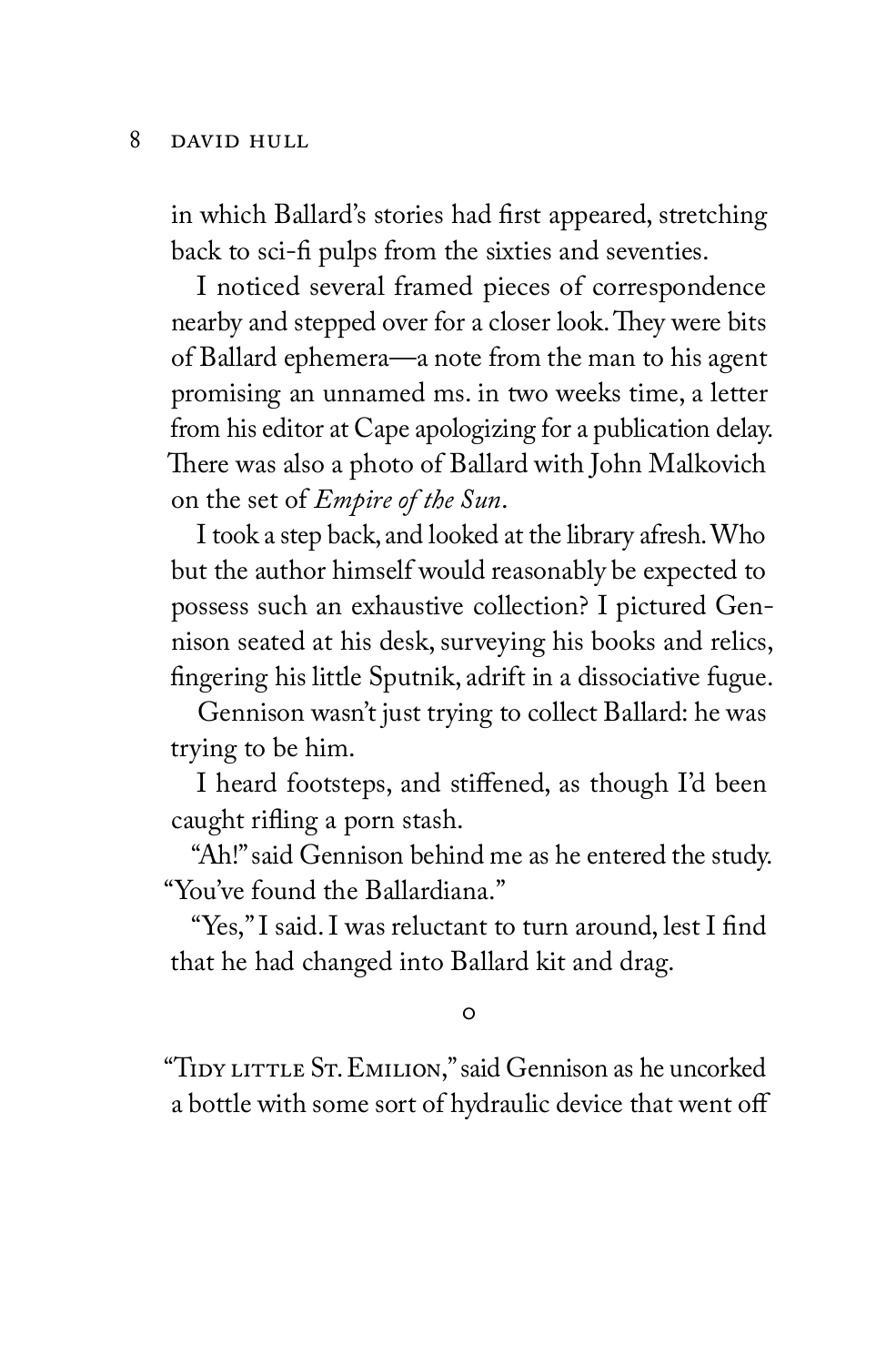with a muffled retort. "Shame about what's happening in Bordeaux. EU paying the old firms to plough the vineyards under." We were seated in the corner in a pair of velvet wingchairs. Gennison's hand shook as he leaned over to pour wine. He snuck a nervous glance at me, but his eyes quickly darted away when they met my own cool appraisal.

I suppose I felt a twinge of pity: he must have believed that he'd found in me a sympathetic audience for his tawdry secret life. But he'd miscalculated, and he seemed to know it. His fumbling attempt to change the topic of conversation, to prove that he could talk about something other than Ballard, was an obvious ploy to counter the evidence of monomania surrounding us.

"Ballard still lives in a bungalow near Shepperton," I said. I sipped the wine. He was right; it wasn't shabby. "I doubt his study looks anything like this." The wave of my hand was unmistakably contemptuous, but when Gennison responded, it was by smiling. He had absorbed the contempt and appeared chagrined, but there was confusion in his eyes.

"Well, yes, no doubt he'd find a room like this rather trite. Faded dreams of Oxbridge I suppose."

Suddenly it was all pouring out, as though what he really wanted when he invited me back from the pub was not a fellow enthusiast, but a confessor. "A collection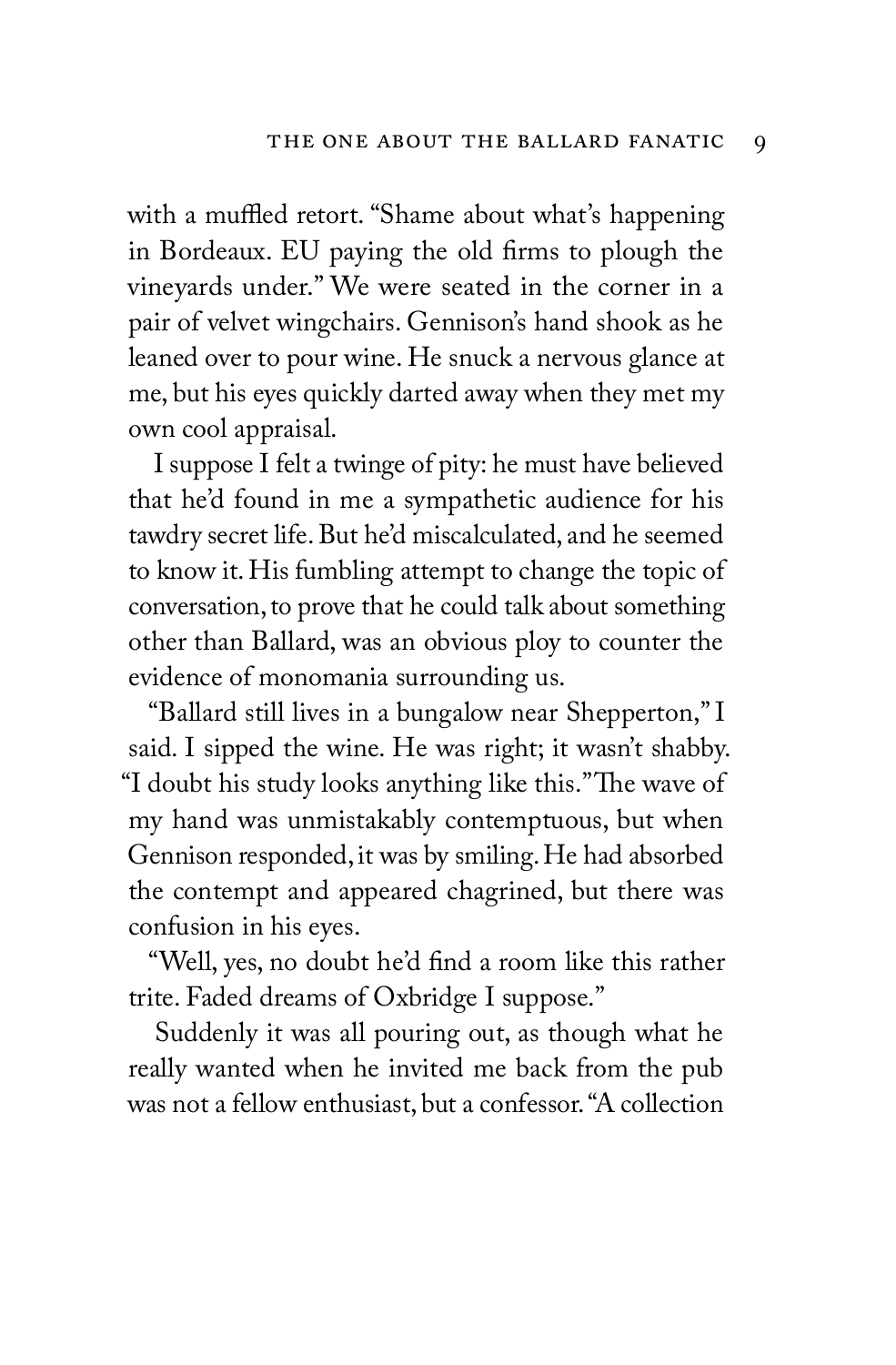does rather sneak up on you. I didn't set out to collect Ballard, just found myself acquiring Modern Firsts. Having dropped a few more quid than I should have I thought it best to learn the ropes before I blew it all—a small inheritance from my father—and what they tell you, 'they' being, as 'they' always are, those who might be expected to know such things, at any rate what they tell you is to choose a niche that's of inherent interest to you. Because chances are you're going to be repeatedly and royally buggered by the very blokes giving you the self-same advice, and that being the case, you might as well own some books that you'd bloody well like to *read*, because you sure as hell won't be selling them for profit. Not in your lifetime nor that of your heirs." He flashed a quick smile, a weak and rather pitiful invitation for me to smile along. "Anyway, so I thought Golden Age Sci-Fi would do it, but it's all priced out, then took a look at the English New Wave, more affordable but far too much to keep track of for a duffer such as me. So I settled for Ballard. Prolific enough that one will never have it all, which would quite defeat the purpose wouldn't it? Enough mainstream recognition—Hollywood and all that—that he's not likely to sink into utter jumble sale obscurity. Still producing, with the resulting appeal of new firsts at less-than-list. And with the happy added benefit that I actually like the stuff."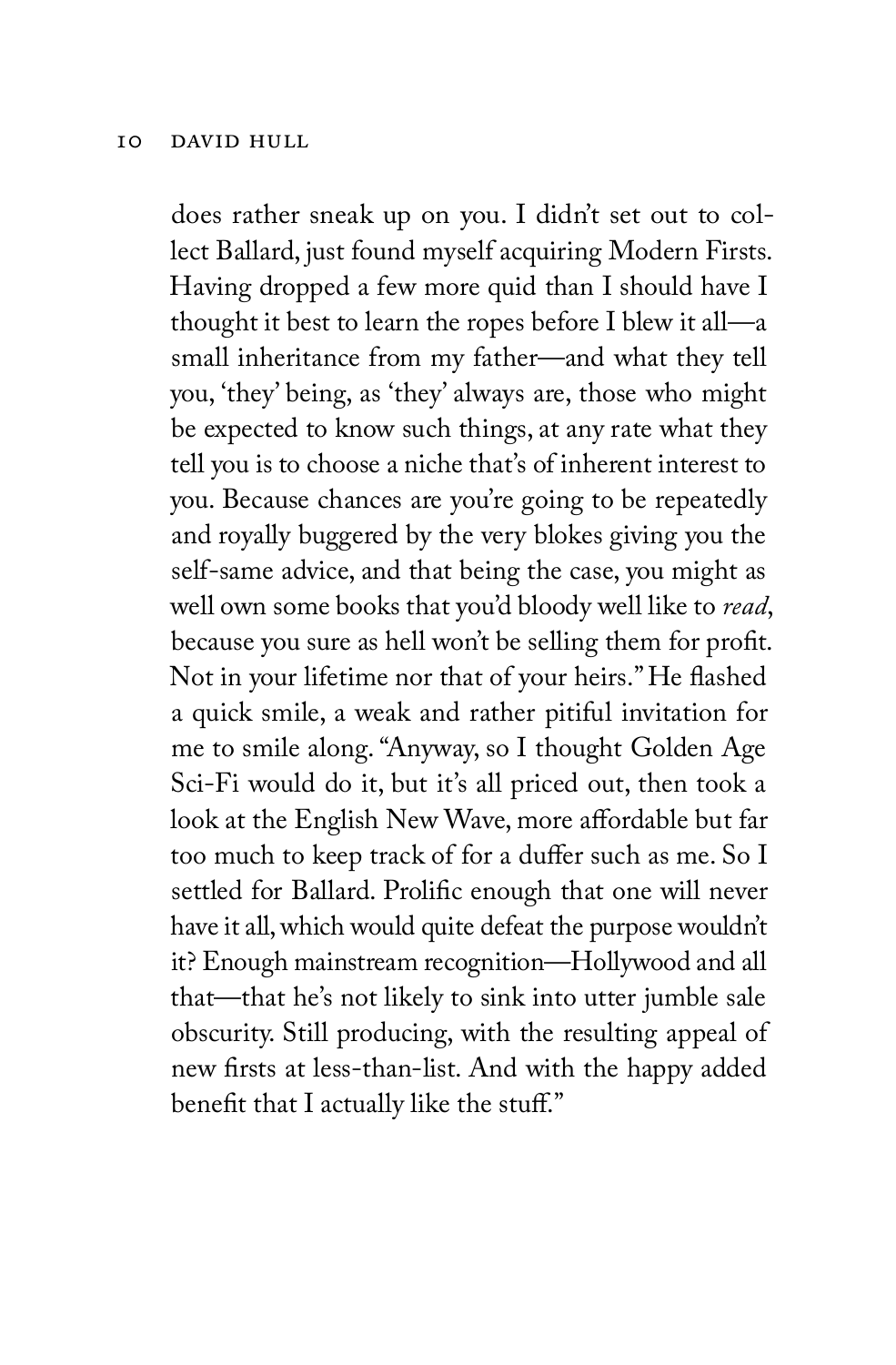He'd been counting off the reasons to collect Ballard on his fingers. Now he waved his hand at the groaning shelves with a gesture of such feigned indifference that I could no longer hold in my loathing at his evasions and hypocrisies.

"How many times can you read a two line note to his editor?"

He was flummoxed and tried to outsource responsibility with another appeal to the natural 'momentum' of a collection, but he veered off when he saw that I was having none of it. "You're making too much of it," he pleaded. "Those were just sitting in the case at the counter in a shop. In Tunsbridge Wells if I recall. I wasn't even buying Ballard! Some nonsense about wizards for my youngest."

That bit, I admit, took me aback. "You have children?" I glanced around as though the wretches might emerge from beneath the furniture. "A wife?"

"Three of the former. An ex of the latter." He bowed his head and sucked in his lips, catching the lower fringes of his moustache too. I remembered, for no reason, that when I was a child I liked to hold my toothbrush under the running tap and then suck the water from its bristles. For some reason the water tasted better that way. What would Gennison's whiskers taste like? Stale ale, tangy sweat, and salt and grease and vinegar from the chips he'd been eating in the pub.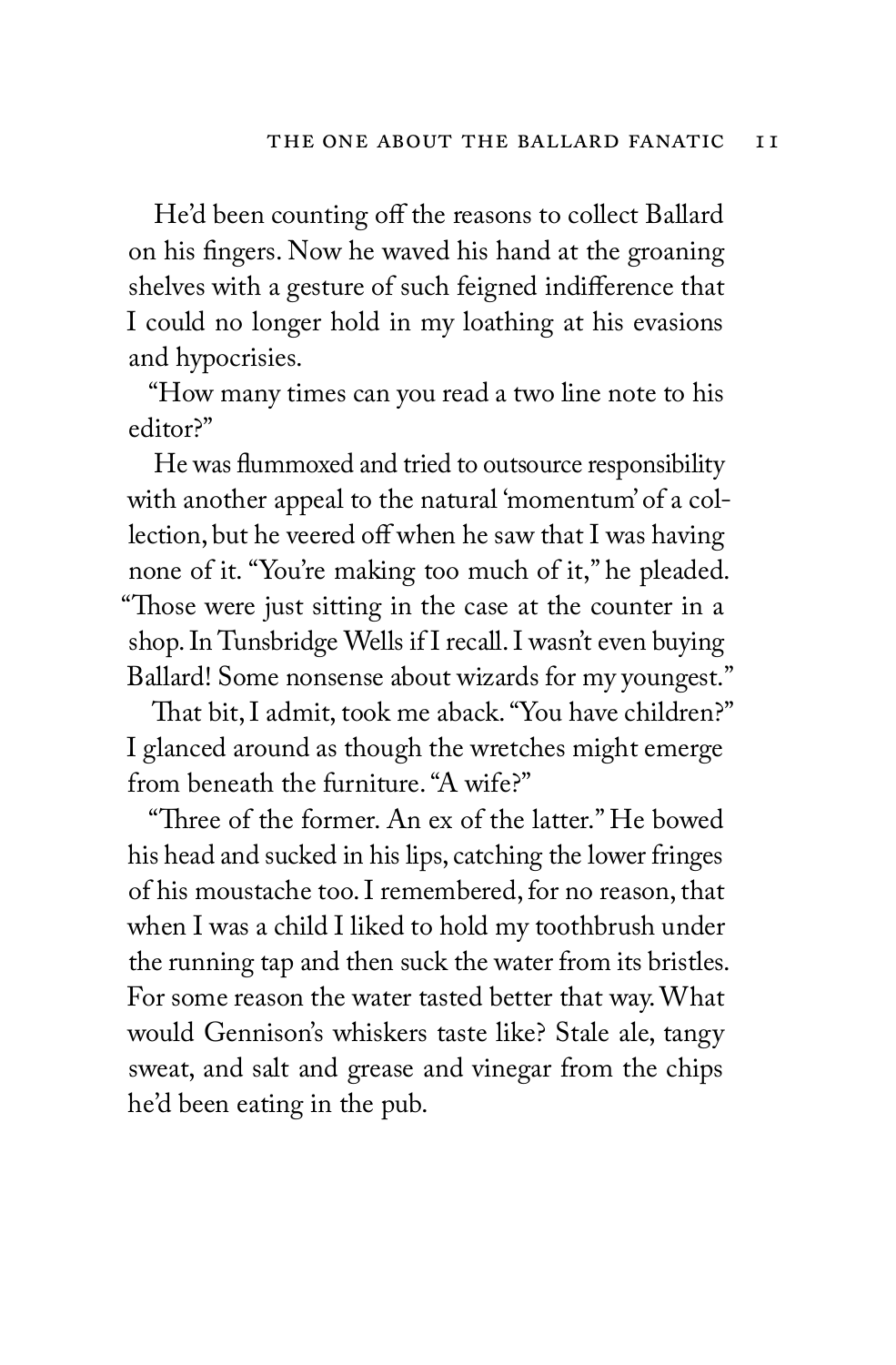Now he looked up at me again. "I suppose it's why I got started in the entire collecting business. The Bordeaux." He waved at the shelves again, this time the motion communicating an utter exhaustion. "The Ballards. Lot of new holes to fill in the evening." His gaze moved past me to the books. At last the desperate, appeasing expression drained away and he sagged in desolation and confusion.

 $\Omega$ 

I am lying on the floor in a man named Gennison's study. I don't take my eyes off the clotting pool of blood a foot from my face, lest it creep towards me and engulf me.

I haven't moved. Gradually the last and most elusive of the senses returns to me: proprioception, that inner awareness one has of one's own body. I close my eyes, the better to concentrate, and I'm rewarded with a profound awareness of my own mind. The warmth spreading through me is mind itself flowing through my torso and limbs to reclaim its full allotment of clay.

I feel no pain. I wiggle my toes, and smile. "Careful," I chide myself, wary that this sense of well-being may be mere propaganda spread by natural opiates in response to grievous harm. And then I do receive an unnerving message. I seem to be in a semi-foetal position, with my hands tucked down near my groin. One of them is wrapped around a something smooth and tubular,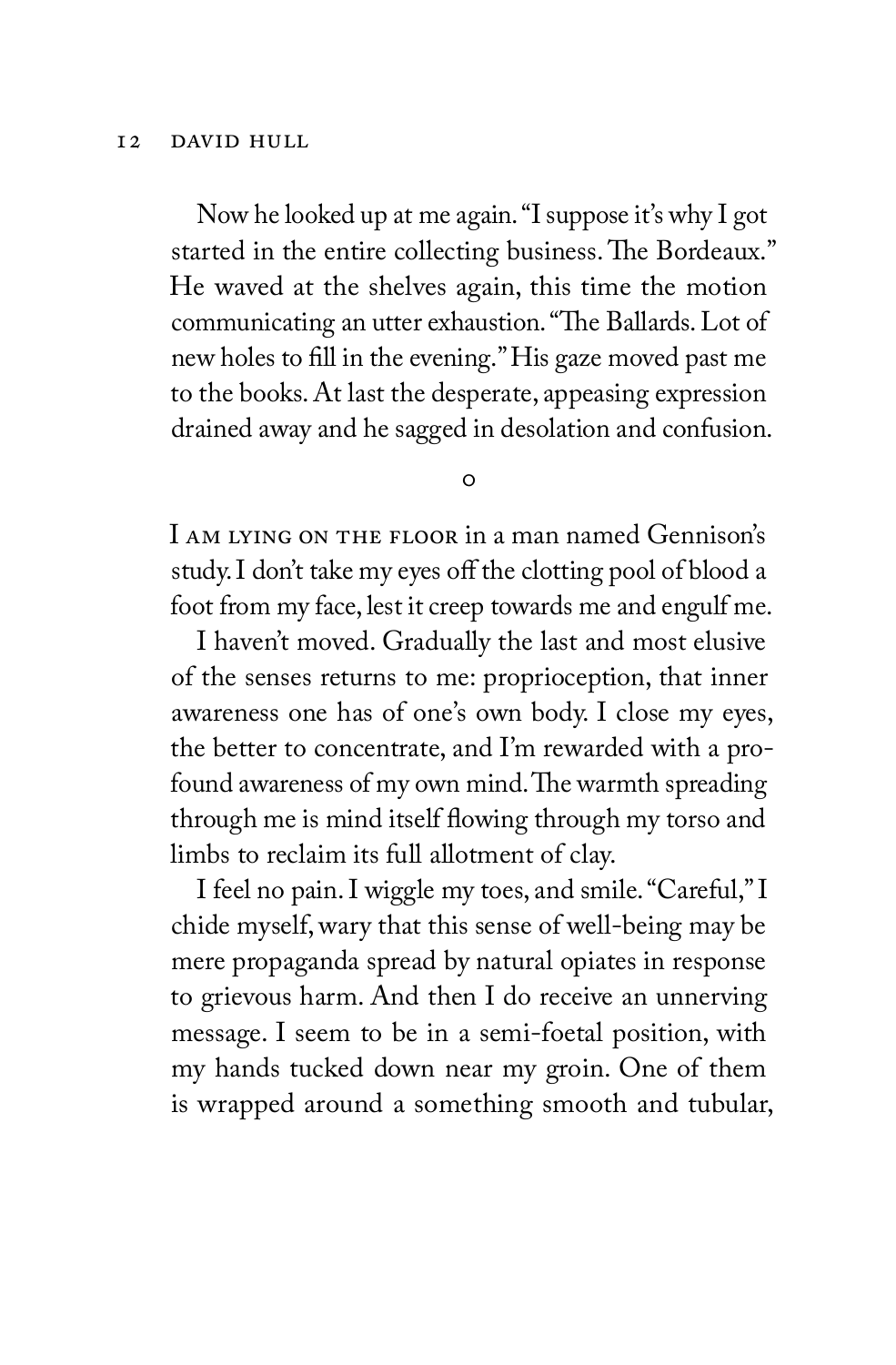something that feels warm and comfortable in my palm. I raise my left hand.

My cheek chafes against the rug as I cry out in alarm: my hand is covered in blood.

 $\Omega$ 

I JUMP TO MY FEET, keeping my right hand pressed against my groin, in case it should prove that I'm holding my own butchered member in place. I gape down in horror at myself. From the tunnel of my hand's grip emerges a mangled vortex of bloody matter. A few hairs stick to this mess.

Then a gleam of light reflects from the bloody stump in my grip. I raise my hand and I discover that I'm grasping the neck of a wine bottle. I relax my hold on it and study it in my outstretched palm. The bottle has shattered; around the base of the green shaft, like a corolla of angry petals, are jagged shards of glass from the shoulders of the bottle. These shards are painted with blood, yet the effect, now that my surge of panic has passed, is one I find almost beautiful, and I am obliquely reminded of Count Axel snapping crystalline flowers by their glass stems in his doomed compound.

I hear Gennison's voice in memory.

"We're all like the old fellow in that garden, when you get right down to it. You know, the one where every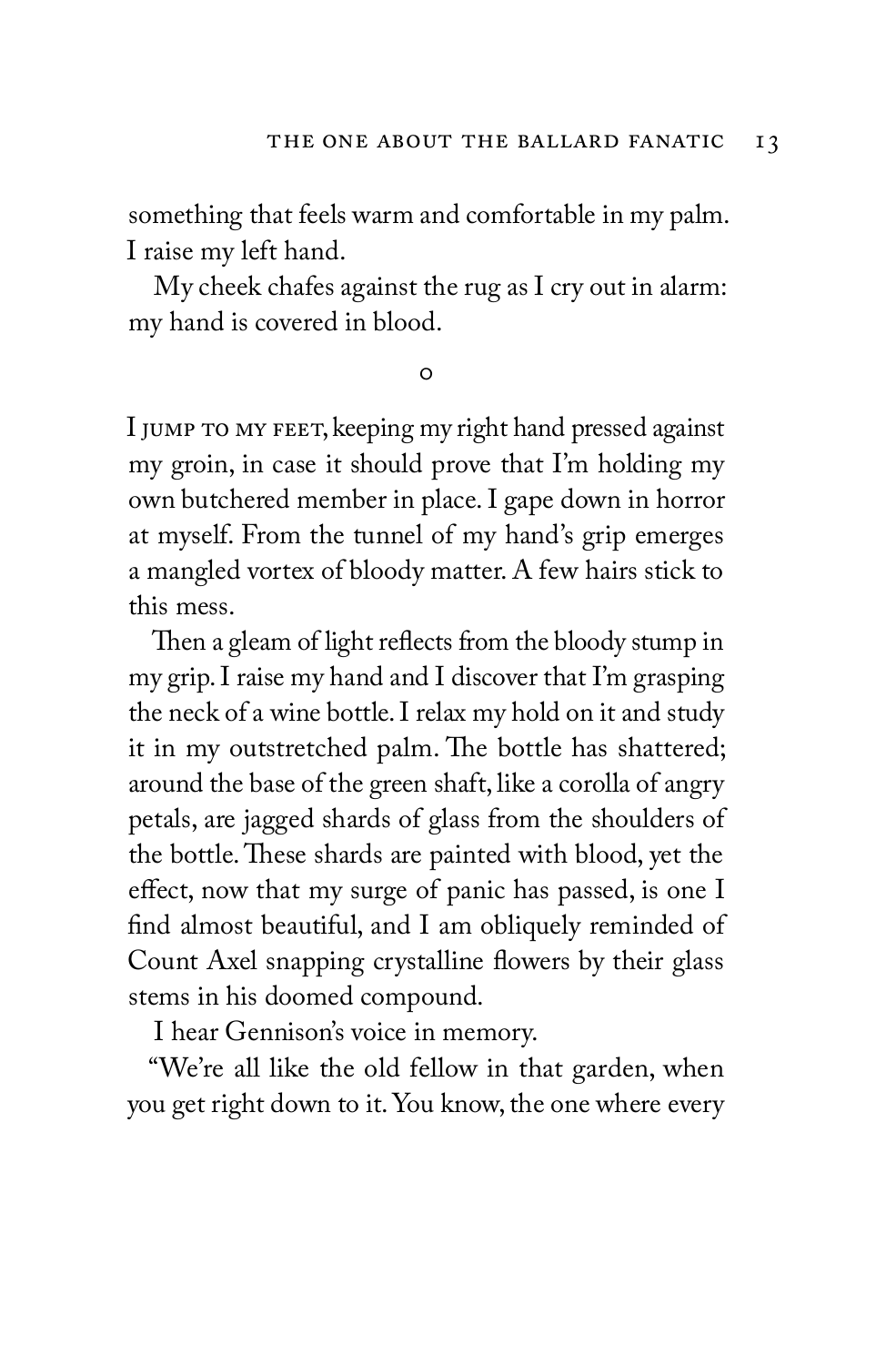time he picks a flower time stutters backwards and the barbarous army recedes."

Suddenly light-headed, I take a step to catch my balance, and there is Gennison, flat on his back, surrounded by pages torn from a book, some of which are stuffed into his mouth.

"The Garden of Time, you idiot, The Garden of bloody Time!"

The voice, recalled, is mine, and the sucking sound, the terrible sucking sound I hear all around me, is the present, rushing back in.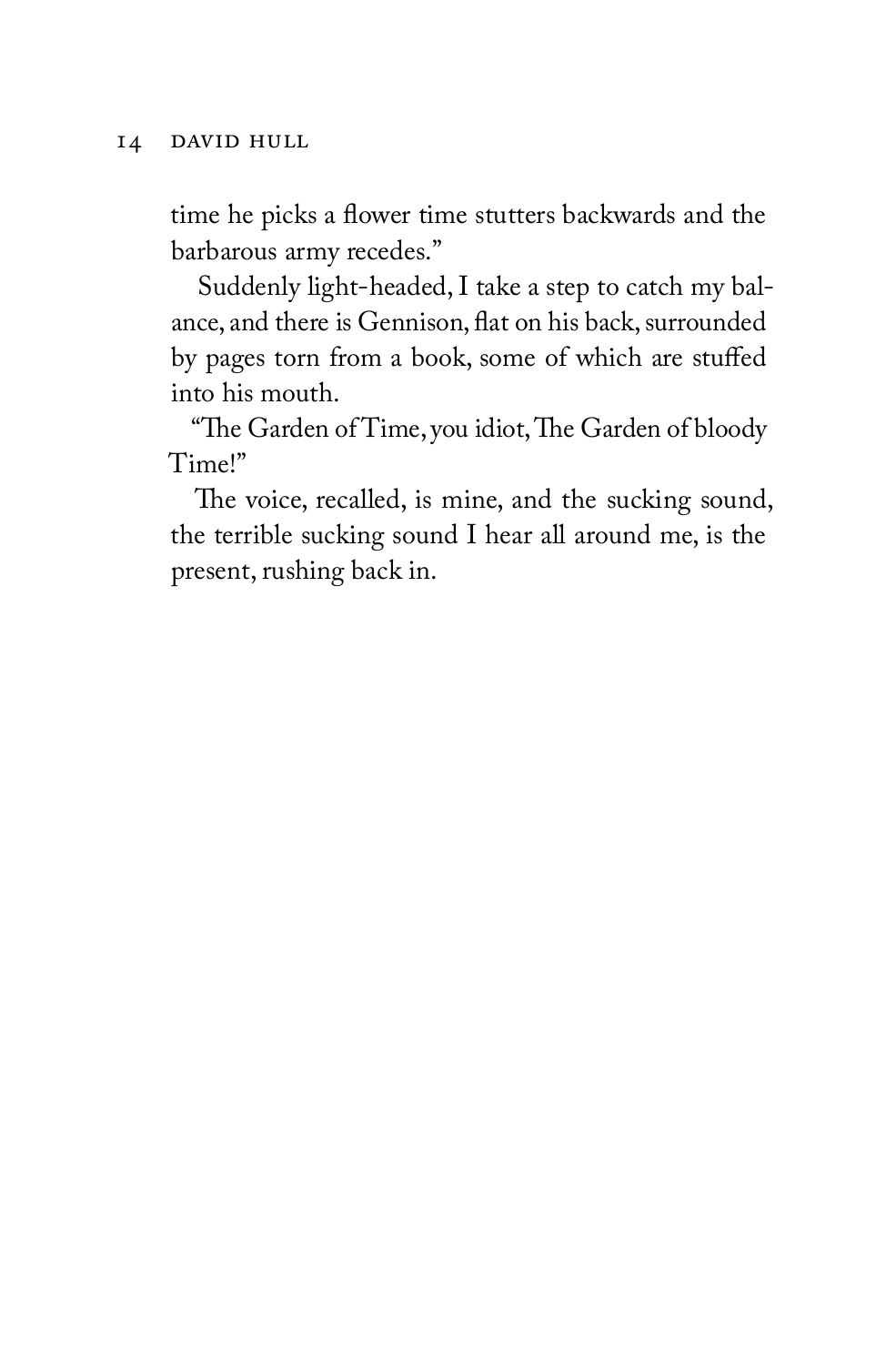### About the Author

DAVID HULL WAS BORN in Regina and grew up in Owen Sound, Ontario. His work has appeared in The Walrus, The National Post, Canadian Literature, ON SPEC, and other journals, including Prairie Fire as winner of its long fiction competition. A father of one, he lives in Toronto.